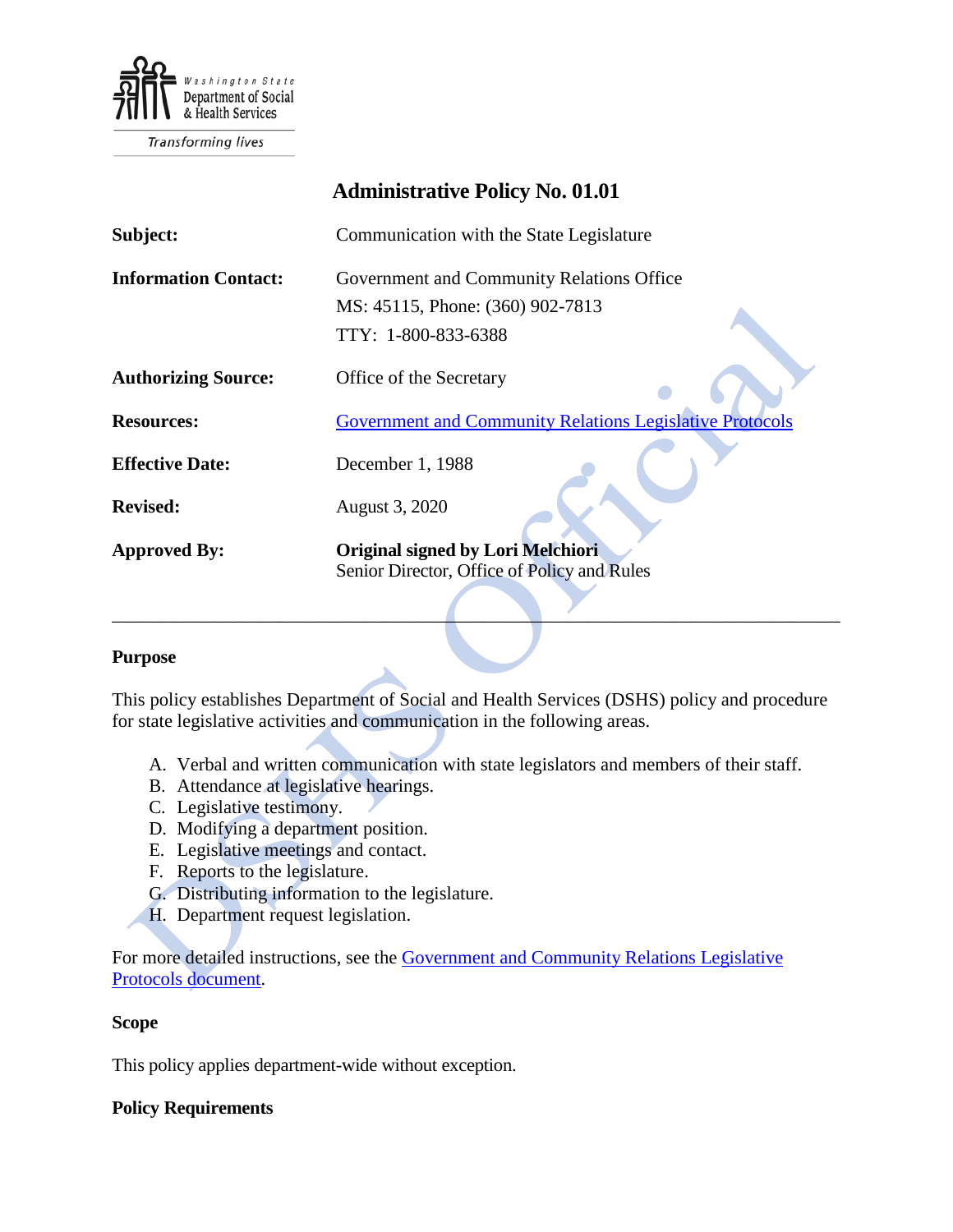Administrative Policy No. 01.01 August 3, 2020 Page 2

Before communicating a department policy position or recommendation on legislation, regulations, or budget issues verbally or through written communication with legislative members or their staff, department staff must first consult with government and community relations office, and the appropriate assistant secretary and legislative coordinator, chief financial officer, or chief information officer.

# **Procedures**

## **A. Communications with state legislators and members of their staff**

- 1. Department staff must obtain approval as described in Section A (5) of this section before communicating a department policy position or recommendation that advocates a position on state legislation, regulations, or budget issues. **Note:** Communication includes both written and verbal exchanges.
- 2. Department staff must coordinate the department's expressed positions with the government and community relations office. **Note:** This includes requests from associations and organizations asking for the department's position on legislation, regulations, or budget issues.
- 3. Department staff are not required to obtain review and approval when communicating with legislators or their staff about a department policy position that is routine or noncontroversial in nature or expresses a position already approved by the department. The government and community relations office must be copied on all communication with legislators and legislative staff.
- 4. Department staff must notify the facilities, finance and analytics administration when verbal or written communication to legislative members or their staff includes budget implications related to policy proposals. The facilities, finance, and analytics administration must be involved in the response process. A budget analyst will work with program staff to complete the final response.
- 5. Department staff must obtain the signatures of the secretary, assistant secretary, chief financial officer, chief information officer, or the appropriate division director on any written communication sent to legislative members or their staff, regarding department positions on legislation, regulations, or budget.
	- a. Department staff must send copies of this written communication to the government and community relations office.
	- b. The government and community relations office must coordinate with the appropriate assistant secretary, chief financial officer, chief information officer, Office of Financial Management (OFM), or Governor's Office for their review and approval.
	- c. Upon approval of the correspondence, the government and community relations office will notify the appropriate department staff and assist in the dissemination of the written communication.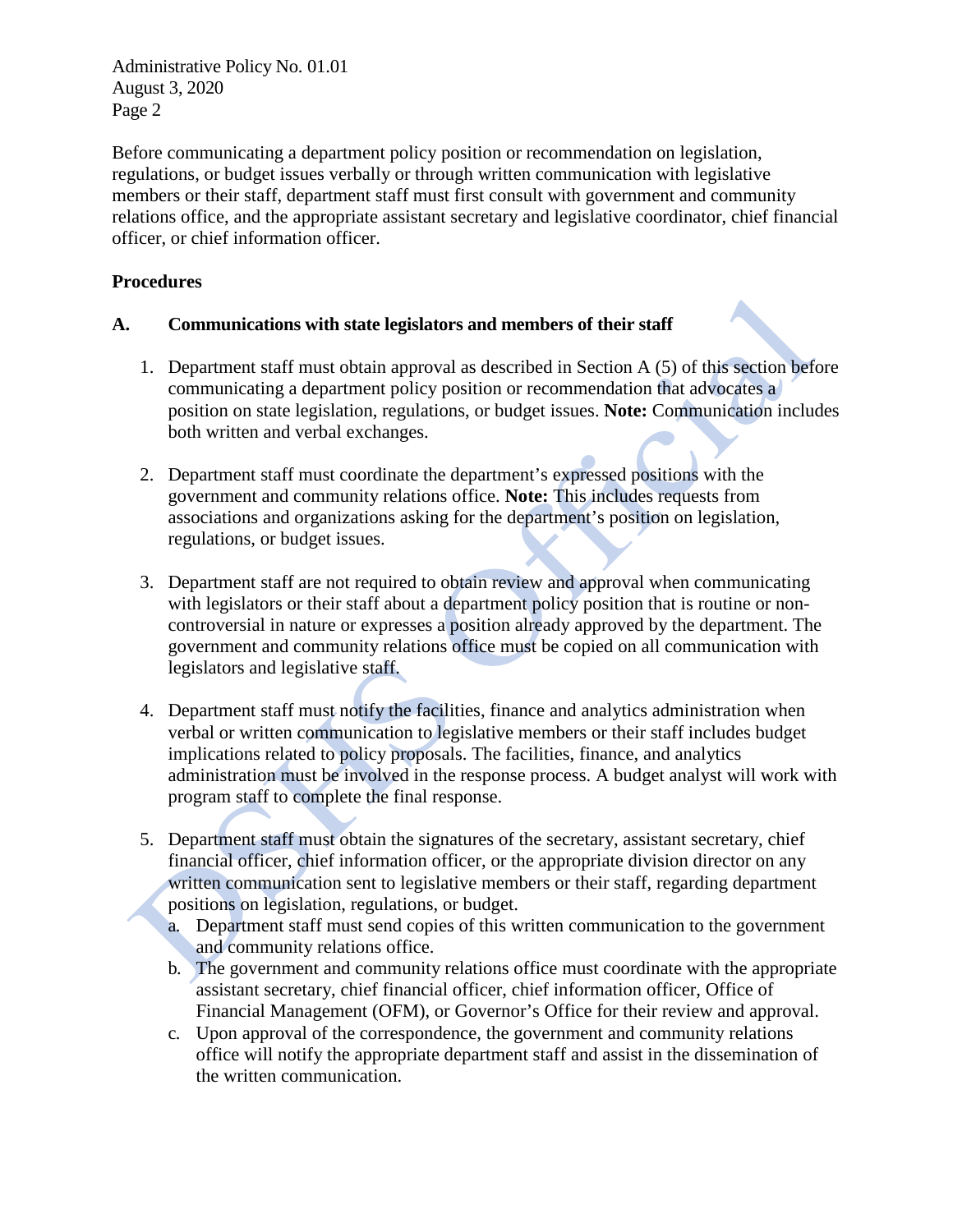Administrative Policy No. 01.01 August 3, 2020 Page 3

## **B. Attendance at legislative hearings**

- 1. The government and community relations office monitors attendance at all legislative hearings. Attendance at legislative hearings is limited only to those department staff that are assigned by the executive leadership team to testify or be available for questions. Staff assigned to monitor a hearing should do so via the TVW website.
- 2. Department staff designated to monitor hearings must fill out the legislative monitoring or hearing report found at [http://one.dshs.wa.lcl/per/GovernmentRelations/Pages/DocumentResources.aspx a](http://one.dshs.wa.lcl/per/GovernmentRelations/Pages/DocumentResources.aspx)nd send it to the administration's legislative coordinator within 48 hours. Legislative coordinators will submit to the government and community relations office when comments are made during the hearing that the department should be aware of and if follow up is required. Administrations will copy the GCRO on the response to the legislature.

## **C. Legislative testimony, presentations, and correspondence**

- 1. The government and community relations office coordinates department testimony to the legislature. Executive leadership team (ELT) members must provide the testimony. **Note**: in the event an ELT member has an unavoidable scheduling conflict, GCRO must be contacted to discuss a possible substitute.
- 2. Testimony must reflect the department's position on the legislative proposal.
- 3. An ELT member or their designee authorized to provide legislative testimony may request that specific employees attend the hearing, work session, task force, or subcabinet meeting to assist with technical questions relating to the testimony.
- 4. The facilities, finance, and analytics administration must review testimony that includes budget implications related to policy proposals.
- 5. After obtaining approval from the appropriate ELT member, OFM, and the Governor's Office, the appropriate administration or division legislative coordinator must submit to the government and community relations office 48 hours in advance for final review:
	- a. Any PowerPoint presentation. (All legislative presentations must be created using the DSHS Legislative PowerPoint Presentation template located on the government relations intranet site at

[http://one.dshs.wa.lcl/per/GovernmentRelations/Pages/DocumentResources.aspx;](http://one.dshs.wa.lcl/per/GovernmentRelations/Pages/DocumentResources.aspx)

- b. Written testimony or an outline of the testimony including talking points if they are going to be shared with the committee; and
- c. Any other information needed by the legislative committee.
- 6. The administration's legislative coordinator will submit the approved material to the appropriate legislative committee 24 hours in advance of the hearing, work session, task force, or sub-cabinet meeting, with a copy to GCRO.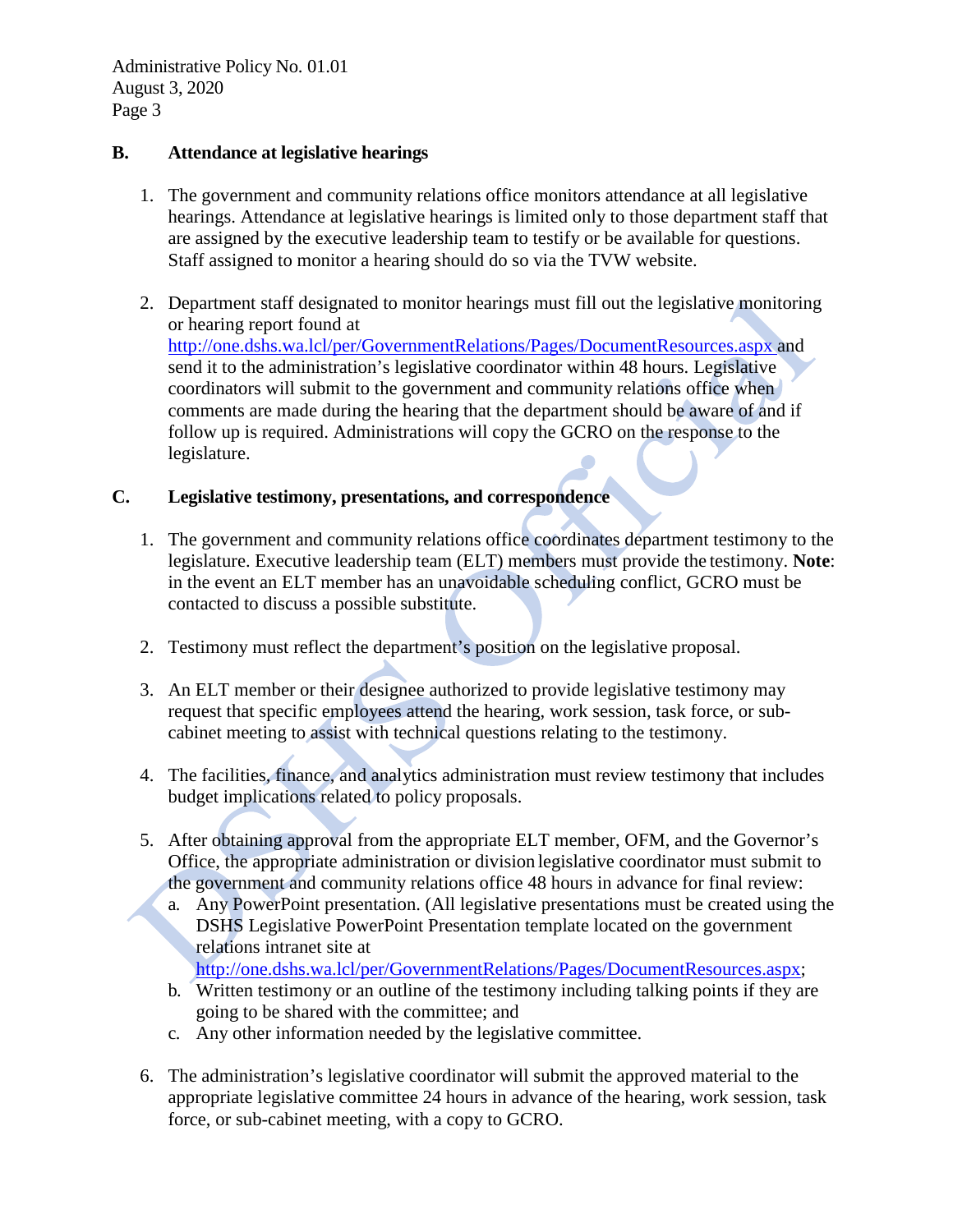7. For legislative task force meetings, sub-cabinet meetings, materials must be submitted and approved by GCRO in advance of the meetings.

# **D. Modifying a department position**

Department positions on legislative issues must not be altered, nor compromises accepted, until the government and community relations office has ensured approval from the secretary, Governor's Office, and OFM.

# **E. Legislative meetings and contact**

- 1. Department staff must inform the government and community relations office before initiating a meeting, task force, or committee that includes legislators or legislative staff.
- 2. Department staff must respond to telephone inquiries from legislative members and their staff as fully and openly as possible while protecting confidential information from unauthorized disclosure. Confidential information about clients cannot be given to legislators or their staff unless they have received authorization from the client by using DSHS Form 17-063 found at [http://forms.dshs.wa.lcl/ o](http://forms.dshs.wa.lcl/)r other legally valid form. If a legislator makes a request for public records under the Public Records Act, department staff receiving the request must forward it to the appropriate public disclosure coordinator or to the DSHS public records officer.
- 3. Regional, area, and local offices may establish contact with their local legislators. They may disseminate material about their programs and projects, but cannot take a position on a bill or policy without conferring with their division director.
- 4. Program and field staff may request assistance from the government and community relations office in developing contacts with local legislators.
- 5. Department staff must refer all inquiries regarding interpretation of policy, controversial or pending policy, or budget issues to appropriate assistant secretary, chief financial officer, chief information officer, division director, or government and community relations office as appropriate, prior to response.
- 6. Department staff must coordinate with the government and community relations office on legislative matters involving individual constituents that are non-routine in nature.
- 7. Department staff must send information on all meetings, discussions, and inquiries with local legislators to the government and community relations office. See<http://one.dshs.wa.lcl/per/GovernmentRelations/Forms/Forms/AllItems.aspx> for forms.

# **F. Reports to the legislature**

1. Department staff must send all reports required by the legislature to the government and community relations office for review, approval, and distribution according to department guidelines. See

[http://one.dshs.wa.lcl/per/GovernmentRelations/Pages/DocumentResources.aspx f](http://one.dshs.wa.lcl/per/GovernmentRelations/Pages/DocumentResources.aspx)or report guidelines.